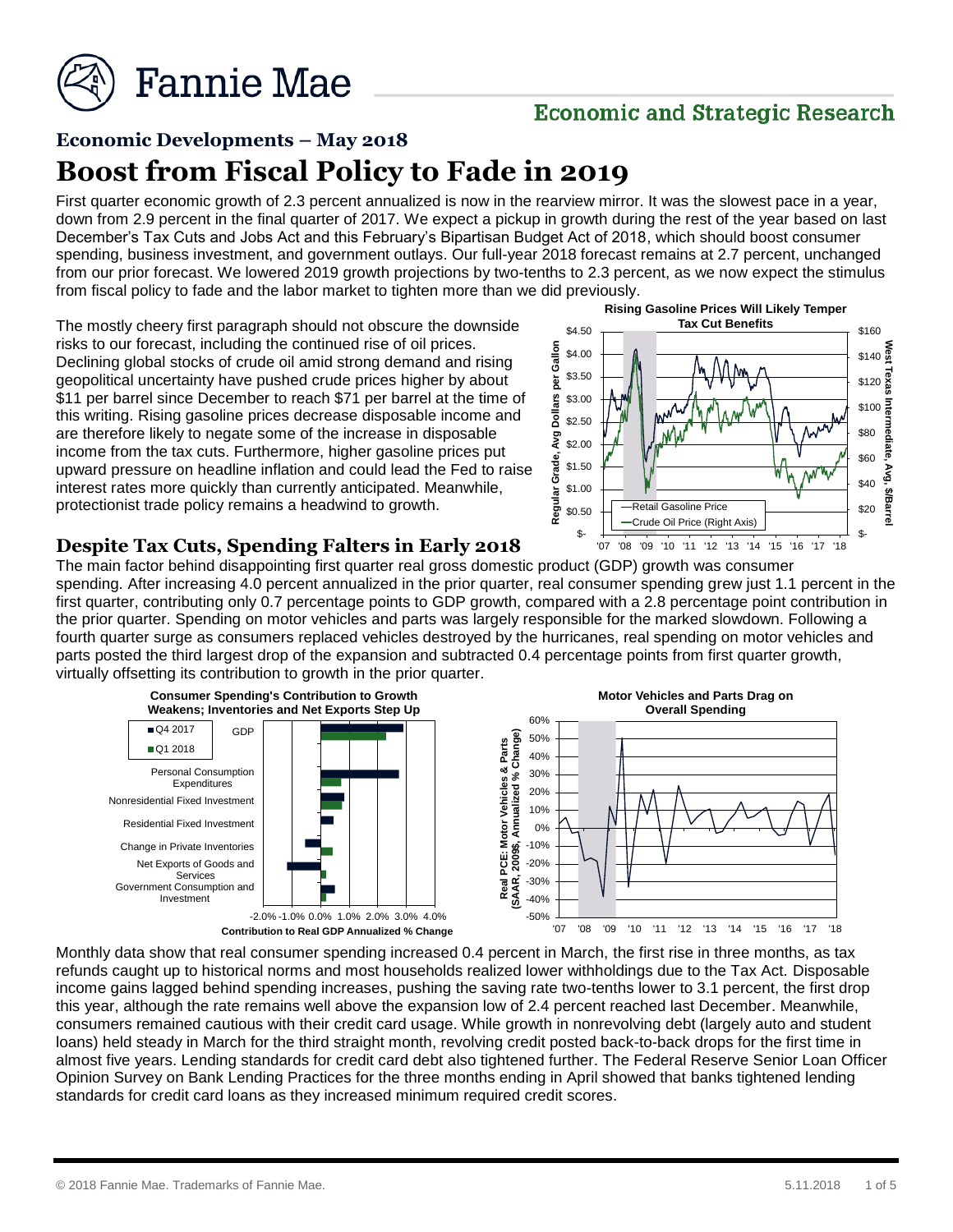The rebound in real consumer spending in March suggests increased momentum heading into this quarter, setting the stage for a sizable pickup in spending and thus GDP growth. However, higher gasoline prices, which have risen nearly 40 cents per gallon so far this year, when combined with declining equity values since late January, could lead consumers to be more cautious. Thus, we revised lower our prediction for real consumer spending growth in 2018 by three-tenths to 2.1 percent.

Measures of consumer confidence are at historically high levels amid healthy labor market conditions. The April jobs gain came in on the soft side, with nonfarm payrolls increasing 164,000. However, a net upward revision of 30,000 in the prior two months helped to keep the three-month average gain at more than 200,000. Wage pressures continued to be muted, as the annual rise in average hourly earnings held at 2.6 percent for the third consecutive month following a downward revision the prior month.

The household survey showed that the unemployment rate fell for the first time in six months to 3.9 percent from 4.1 percent as a result of the second straight drop in the labor force participation rate. One bright spot from the survey was the decrease in the broadest measure of labor underutilization (U-6 unemployment rate) to 7.8 percent, the lowest level in nearly 17 years.

The March Job Openings and Labor Turnover Survey (JOLTS) pointed to an extremely tight labor market. The job openings rate (as a share of total employment) jumped three-tenths in March for the second time in three months to 4.2 percent, the highest level since the series began in December 2000. The hires rate remained slightly below its expansion high. The quits rate, a gauge of workers' confidence in the labor market, ticked up to 2.3 percent, tying the expansion high.

The JOLTS results were consistent with the National Association of Independent Business Small Business Economic Trends Report, which showed that the Small Business Optimism Index rose slightly in April. The share of firms with job openings held steady at the expansion high of 35 percent. Labor quality remains the top concern, cited by 22 percent of small business owners, tying an expansion high.

Although steady wage growth amid a tight labor market should ease concerns of runaway inflation, the Fed will watch other measures of rising labor costs, such as the Employment Cost Index (ECI). Unlike

**Consumers Remain Cautious on** 





**Workers' Compensation Has Trended Up Amid Tighter Labor Market**



the average hourly earnings data of the monthly jobs report, the ECI is free from the influence of employment shifts across occupations and industries. The year-over-year rise in the ECI reached an expansion high in the first quarter, thanks to the biggest annual increase in wages and salaries of the expansion amid an accelerating annual rise in benefit costs.

## **Business Equipment Investment Growth Slows**

Real nonresidential investment grew during the first quarter at a pace in line with the quarterly gains seen throughout 2017, driven by the strongest growth in real investment in structures in a year. However, real investment in equipment disappointed, growing at less than half the pace of the prior two quarters, despite the Tax Act's full expensing provision. In addition, core (nondefense excluding aircraft) capital goods orders, a forward-looking indicator of equipment investment, fell in March for the third time in four months, suggesting that equipment spending growth could slow further this quarter. Our expectation for improving GDP growth this year depends, in part, on a pickup in business equipment investment, which could help spur productivity growth from the current anemic pace. During the first quarter, nonfarm productivity rose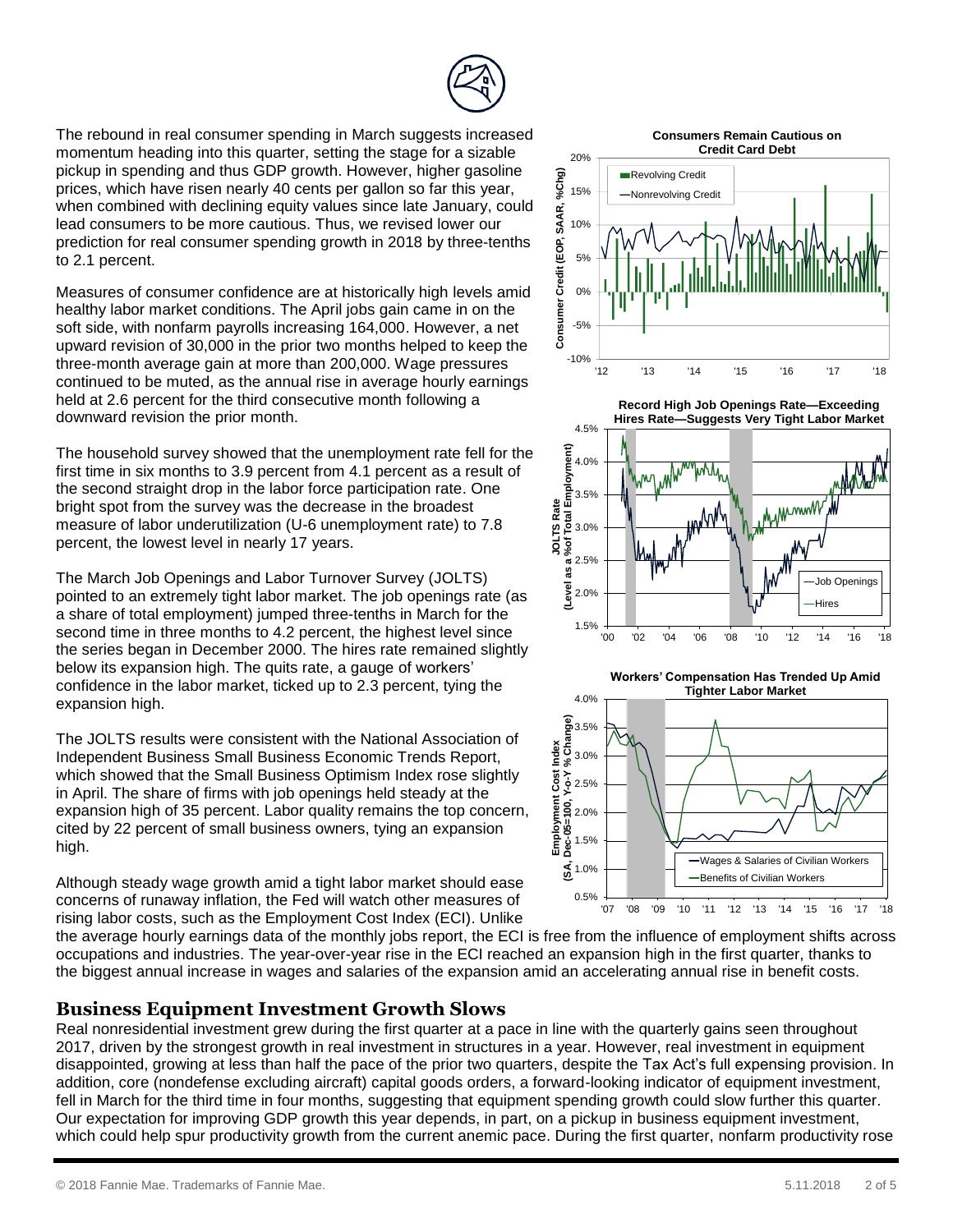

just 1.3 percent from a year ago, roughly the same pace seen over the past year. An acceleration in productivity growth is needed to help keep unit labor costs contained amid late cycle fiscal stimulus. This would help businesses maintain profit margins, allowing them to continue to invest and hire.





#### **Domestic Demand Growth Moderates**

As expected, inventory investment and government spending contributed to first quarter GDP growth. One surprising driver of first quarter growth was trade. The nominal trade deficit narrowed in March for the first time since August 2017, falling by the largest amount since February 2009, as exports rose and imports declined. The overall decline in imports reflected a sharp reversal in imports of services following a spike in February related to spending on broadcasting rights for the Winter Olympics. Imports of goods also declined in March, but reversed only a fraction of a large run-up since August 2017. We expect the marked improvement in March to be an aberration, with net exports dragging on growth during the rest of the year. A gauge of strength in domestic demand and a better measure of the underlying growth—final sales to domestic purchasers (GDP minus trade and inventories)—grew at the slowest pace in two years, after surging at the end of 2017 to the fastest growth since 2010.





# **The Fed May Temporarily Tolerate Above-Target Inflation**

Inflation picked up in March. The Fed's preferred measure of inflation, the personal consumption expenditures (PCE) deflator, rose 2.0 percent annually in March after four consecutive months of 1.7 percent gains, as core PCE posted a 1.9 percent year-over-year rise.

As universally expected, the Federal Open Market Committee (FOMC) voted at its May meeting to hold rates at 1.50 percent to 1.75 percent. The statement following the meeting reflected the acceleration in inflation, as the FOMC noted that headline and core inflation "moved close to" the 2 percent target, a change from "continued to run below" in the prior statement. Another notable

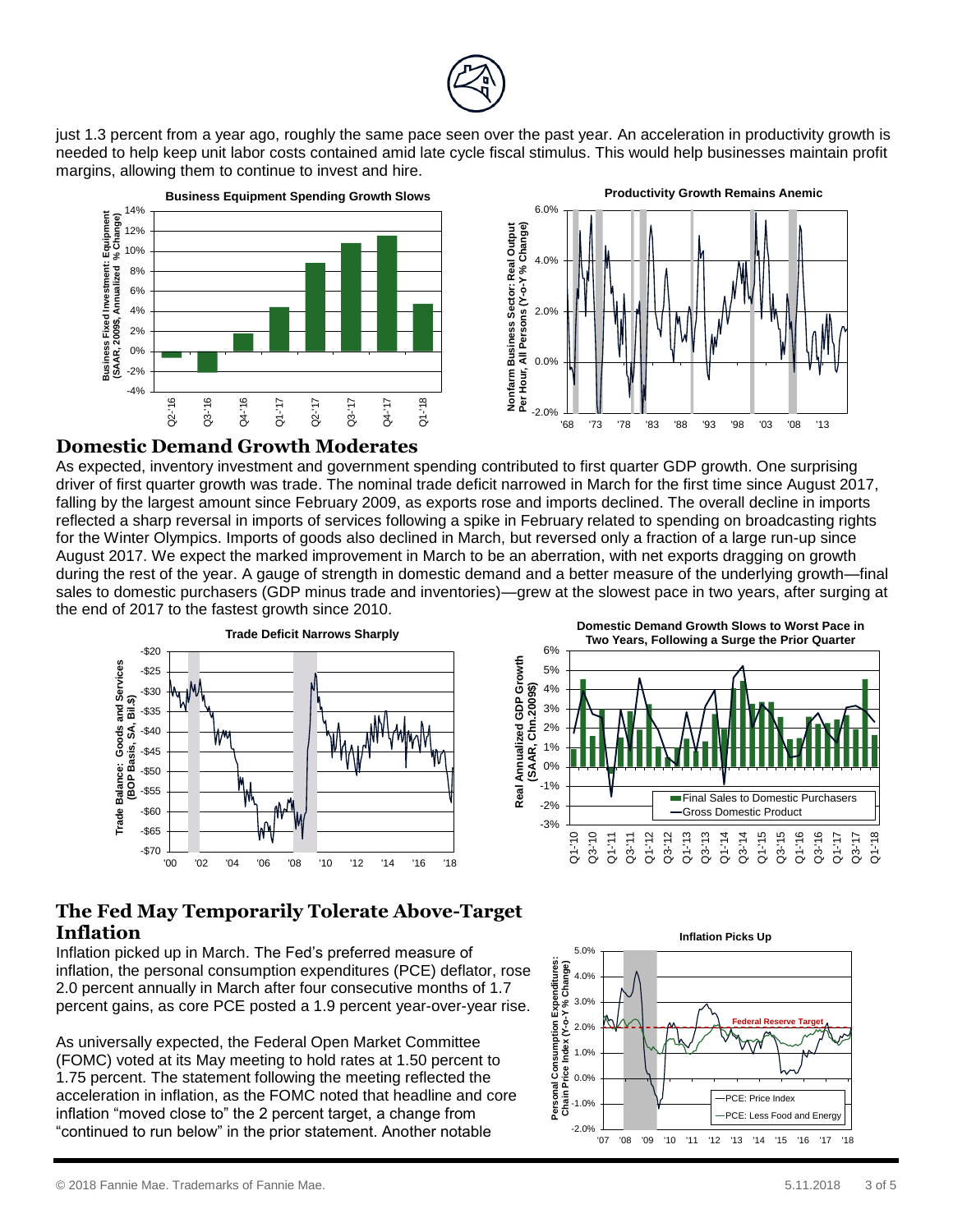

modification in the statement was that inflation is "expected to run near the Committee's symmetric 2 percent objective over the medium term." The introduction of the word "symmetric" could be a signal that the Fed will tolerate inflation temporarily overshooting the target. The FOMC also dropped the language that it is "monitoring inflation developments closely," hinting that it is more confident in the near-term inflation outlook. The statement's somewhat dovish tone and the April jobs report support our view of a June rate hike followed by only one more increase this year.

# **Housing Roundup**

First quarter housing activity was lackluster, and as a result real residential investment made no contribution to growth in the first estimate of GDP. Homebuilding activity was mixed during the quarter, with multifamily starts posting the largest quarterly increase since the second quarter of 2015 amid a slight decline in single-family starts. Meanwhile, new home sales increased while existing home sales, which account for nearly 90 percent of total home sales, fell during the quarter.



The for-sale inventory of existing homes has remained below yearago levels for nearly three years, thereby restraining sales and boosting prices. Main measures of home prices—the S&P CoreLogic Case-Shiller, CoreLogic, and FHFA Purchase-Only home price indices—showed strong annual home price gains between 6.3 percent and 7.2 percent for the nation in February.

Leading indicators suggest an improving outlook for home sales going into the spring selling season: pending home sales rose in March for the second consecutive month and purchase applications increased in April for the second straight month. We continue to expect total home sales to rise about 2.5 percent this year.

The Housing Vacancy Survey (HVS) offered some good news in the owner-occupied sector for the first quarter. While the homeownership rate (not seasonally adjusted) stayed flat at 64.2 percent, it increased on an annual basis for the fifth consecutive quarter. In addition, the annual increase in owner households exceeded one million for the third time in four quarters and significantly outpaced the drop in renter households, which posted a year-over-year decline for the fourth consecutive quarter.

Meanwhile, in another sign of constrained supply in the for-sale market, the HVS homeowner vacancy rate fell two-tenths from the level a year ago to 1.5 percent, the lowest for the first quarter reading since 2001. The rental vacancy rate was unchanged from a year ago, remaining at 7.0 percent.